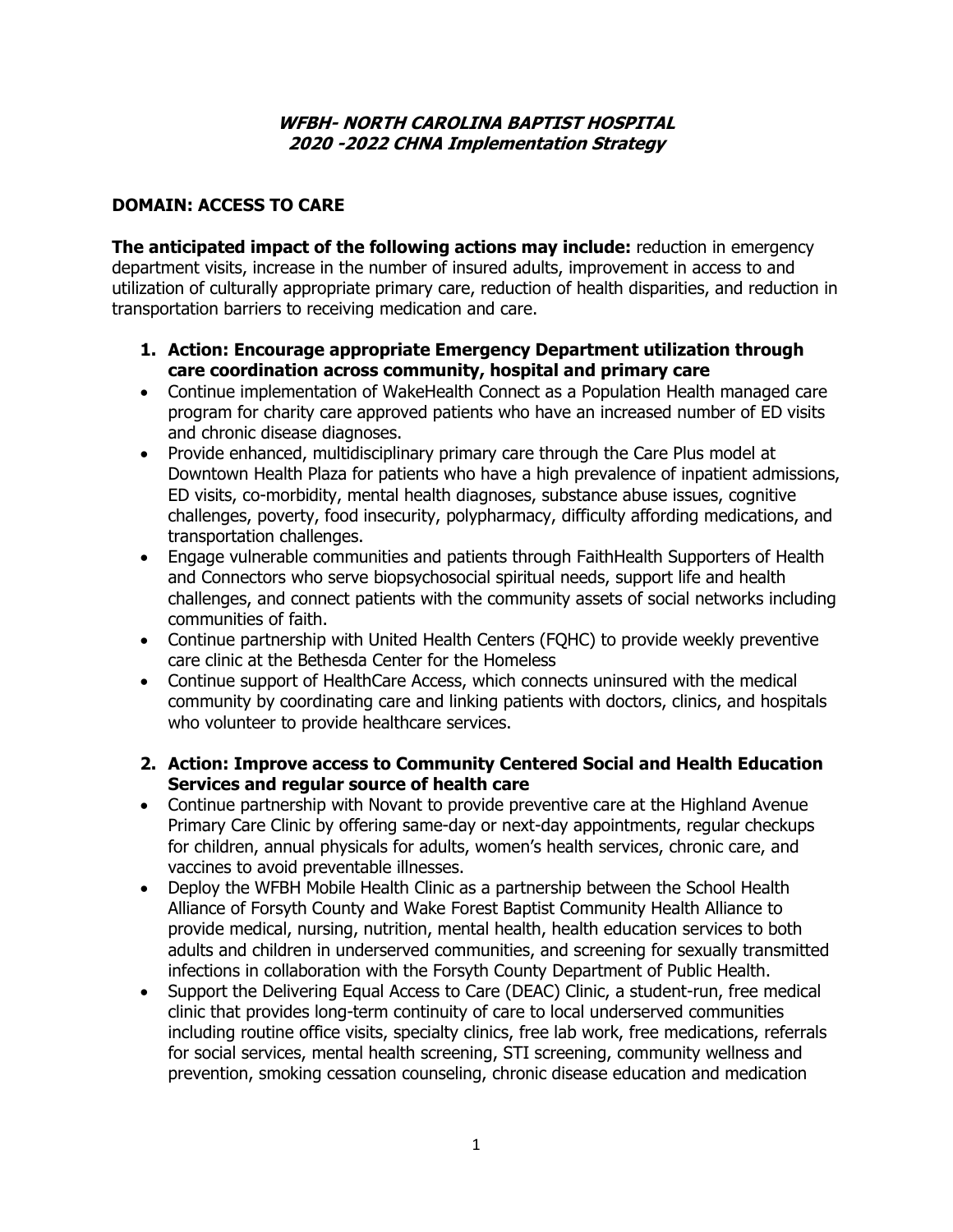management, Spanish interpretation services, and cooking classes with nutrition education.

• Serve Winston-Salem and the greater Forsyth County community through the Downtown Health Plaza, an outpatient clinic of NC Baptist Hospital, which provides chronic disease management, preventive and diagnostic services, prescription assistance, referral to specialists, support and information, diagnostic and treatment services, transition to nearest emergency room, financial counseling, Spanish interpreters, 24/7 on-call nurse, CareNet counseling, and referrals to Care at Home (home health).

### **3. Action: Improve access to Transportation to health care services**

 Align community transportation resources with Downtown Health Plaza, OPD Medicine, and Family Medicine (Piedmont Plaza) patients when transportation needs are identified during appointment scheduling through the Access Center.

# **DOMAIN: CHRONIC DISEASE MANAGEMENT AND PREVENTION**

**The anticipated impact of the following actions may include:** improved health behaviors, disease management and health status through greater continuity of care with health care providers (including improved adherence to treatment recommendations and improved communication with health care providers).

- **1. Action: Improve the capacity of community-based organizations and health care providers to support efforts related to chronic disease prevention and management**
- Utilize FaithHealth Supporters of Health and Connectors to address social determinants of health that impact chronic disease management.
- Support governmental (Medicaid Transformation's Healthy Opportunity Pilot) and local community (Human Service Organization Roundtable) efforts to build capacity of community-based organizations to serve the needs of the community and to align with WFBH's Population Health strategies.
- Collaborate with the Novant Forsyth Medical Center Community Health and Benefit teams to improve health and build trust for communities with the greatest opportunity to improve health outcomes, placing the priorities of residents above systems.
- Support Health Equity related community engagement led by the Office of Cancer Health Equity (e.g., community outreach and education, culturally and linguistically appropriate cancer navigation, removing barriers to access) and the Maya Angelou Center for Health Equity (e.g., Alzheimer's Disease).

### **2. Action: Provide education and support programs to reduce diabetes prevalence and weight management**

- Refer pre-diabetic and early onset diabetic patients at Downtown Health Plaza to the YWCA Diabetes Integrated programs (e.g., Gateway to Success Program) and related educational programs offered by WFBH and other community-based organizations.
- Provide BestHealth diabetes prevention and nutrition education to the community by offering health seminars, screenings and events to help community members live healthier lives and stay on top of the latest advances in medicine.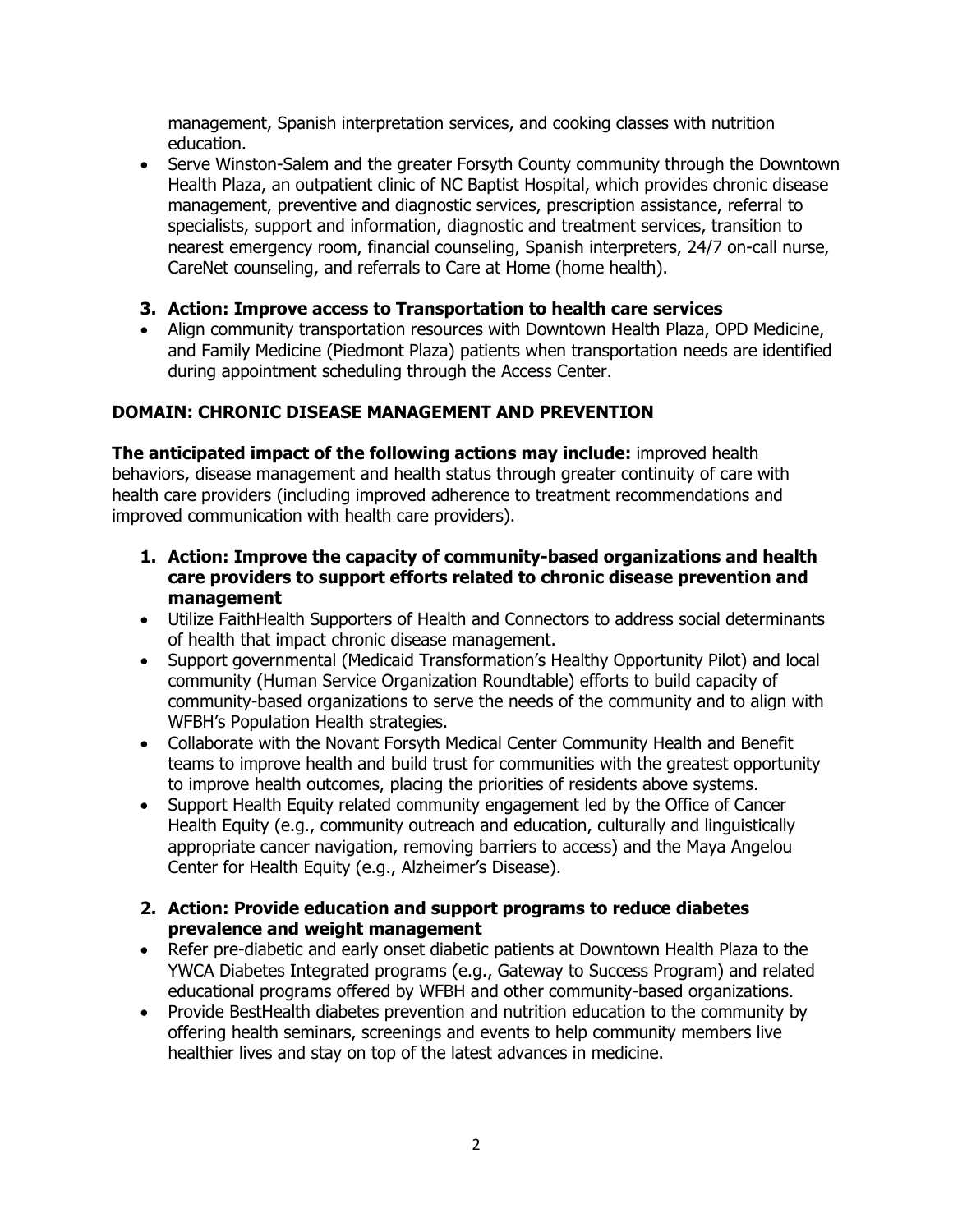- **3. Action: Provide education and support programs to reduce obesity prevalence and/or improve obesity management**
- Continue to support Brenner FIT and its collaboration with the YMCA to increase education and awareness of nutrition and healthy lifestyle choices for uninsured and Medicaid patients and families.

# **DOMAIN: BEHAVIORAL HEALTH AND SUBSTANCE DEPENDENCY**

**The anticipated impact of the following actions may include:** decrease in ED visits related to behavioral health, increase in the number of individuals utilizing CareNet services and increases in the number of patients at primary care practices and Downtown Health Plaza providing integrated behavioral health screening and treatment.

- Build capacity among lay persons in the community through CareNet in the areas of mental health first aid, community resiliency model and suicide prevention programs (e.g., Soul Shop for faith communities).
- Continue to expand integrated care model currently operating at Downtown Health Plaza and Family Medicine Piedmont Plaza.
- Continue the work of The Empowerment Project to provide outreach to the target population of adults with known or suspected mental illness, a substance abuse disorder, or a co-occurring mental illness and substance abuse disorder; and to provide case management to help homeless adults exit homelessness by assisting them with accessing mental health and/or substance abuse services, housing opportunities, employment or disability assistance, health care, or other needed services.
- Provide community-based services through Psychiatry and Behavioral Medicine including the DEAC clinic, Geriatric Outreach (GO) Program - in home mental health care for older adults, Bowman Gray Child Guidance – mental health services to indigent children ages 3 through 17 and their families, University Mental Health – serves Transitional Aged Youth (ages 16-24), and Peer Support Specialists in the Emergency Department who are people in recovery providing personal, experienced-based guidance and assistance to others with similar substance use disorders or mental illnesses.

# **DOMAIN: MATERNAL AND CHILD HEALTH**

**The anticipated impact of the following actions may include:** Decreased teen pregnancy, reduced infant mortality, increase in breast feeding, and increased physical wellness at local schools.

- Continue to offer medical and research direction for the School Health Alliance for Forsyth County to operate school-based health centers and programs in partnership with schools and other community health organizations to provide medical and mental health services that promote the health and educational success of school-aged children and adolescents.
- Establish the Family Connects home visiting program in collaboration with Novant Health Forsyth Medical Center for Forsyth County families delivering at the Birth Center at WFBMC to perform basic clinical assessments (e.g., blood pressure, infant weight, assessment for edema, breastfeeding latch), and conduct an evaluation of service